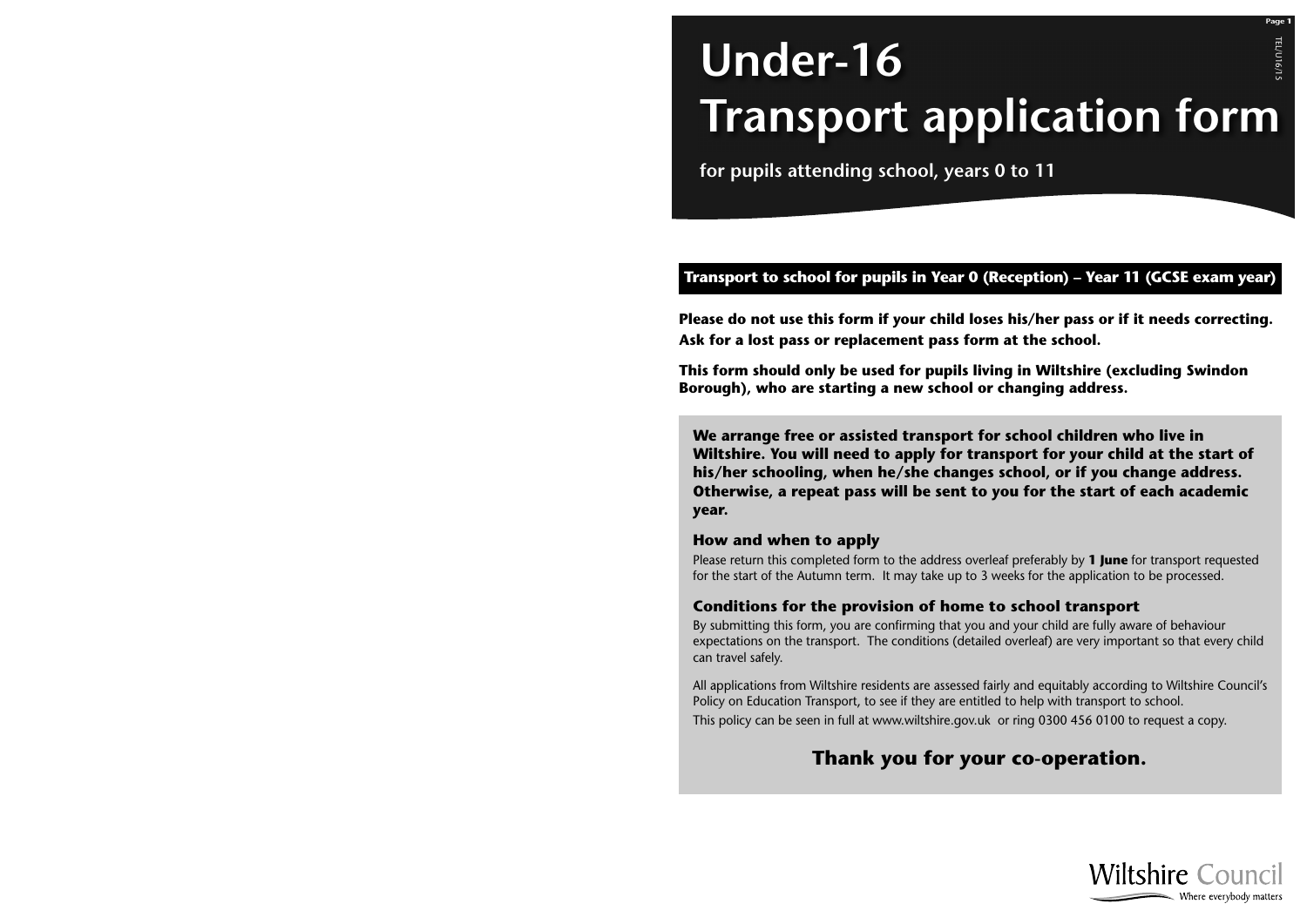#### **Page 2**

### **Transport arrangements**

The Passenger Transport Unit of Wiltshire Council coordinates travel arrangements to schools and colleges as well as for other clients, and we reserve the right to decide on the most effective and economical transport to be provided. Usually this is on vehicles contracted to us although sometimes we issue season tickets to travel on public transport services, or by taxi.

We'll process your application as quickly as possible although travel passes are not sent out until just before the start of the academic year. If your application has to be refused, we will let you know the reasons why, in writing, and suggest other options if possible although it will be your responsibility to find a solution. It is important though that your child does not travel without a travel pass or written notification from us.

### **Lost and damaged passes**

- l If your child loses their pass, you'll need to obtain a replacement from us by asking at the school office for a Lost Ticket Form. The lower portion is stamped by the school and can then be used as a temporary pass for a maximum of two weeks. The top portion is completed by you and sent to us with an accompanying £10 cheque or postal order made payable to Wiltshire Council or ring 0300 456 0100 to pay by card.
- l For damaged passes, obtain a replacement pass form from the school. The lower portion is used as a temporary pass once the school has stamped it and the top portion is returned to us with the damaged pass. There is no charge for replacing a damaged pass.

### **Bus passes and pick up points**

- l Usually, the travel passes we issue for buses have to be used on a specific service from a specific pick-up point at a time detailed on the information sent with the travel pass.
- Details of the bus to which your child has been allocated, including departure time and pick up point will be sent to you with your bus pass.
- $\bullet$  A bus pass for the start of a new academic year will be sent out to your home address in the week before the start of term. If applying at any other time of year a travel pass will be sent out within 10 days of your application being approved.
- $\bullet$  It will be your responsibility to make sure that your child is at the pick-up point at least 5 minutes before the bus is due.
- To avoid overloading, bus passes must be shown to the driver – **travel may be refused without a valid pass!!**
- Remember that the travel pass is the property of Wiltshire Council and must be returned to us if we request it.

### **Change of address or school**

If your child changes their home address or changes school, you need to advise the Passenger Transport Unit yourself – even if you intend your child to continue travelling on the same vehicle. If your child leaves school, you must return the pass to the school and it will be forwarded to us.

When writing to inform the council of a change of address please give both your old and new address, together with the date (or intended date) of the move.

### **Exceptional circumstances**

If there are circumstances or additional information that you wish the council to take into consideration, please include a letter with your application form.

### **Behaviour of pupils**

We take the safety of children using our school transport very seriously and all children are required to adhere to the following code of behaviour whilst travelling:

- Remain seated throughout the journey.
- § Wear the seatbelt (if there is one fitted).
- Don't block the gangway or throw items around the vehicle.
- § No smoking, eating or drinking can be allowed on the journey.
- § The controls of the vehicle and the safety equipment on it (emergency doors/hammers etc) must never be interfered with.
- **•** Always leave the vehicle clean and tidy.
- Treat the driver and other passengers with respect.

We will not tolerate bullying, vandalism or any other Anti-Social Behaviour and any right to free transport from the council may be withdrawn. You would have to get your child to school yourself at your own expense if this happens.

To raise behaviour standards, we have fitted CCTV on some school buses and coaches so we can confirm the identity of any pupils who choose to disregard this behaviour code.

**To speak to the Education Transport Team please phone 0300 456 0100 Written correspondence should be addressed to: Education Transport, Passenger Transport Unit, Wiltshire Council, County Hall, Trowbridge BA14 8JN Alternatively, you can e-mail us at educationtransport@wiltshire.gov.uk**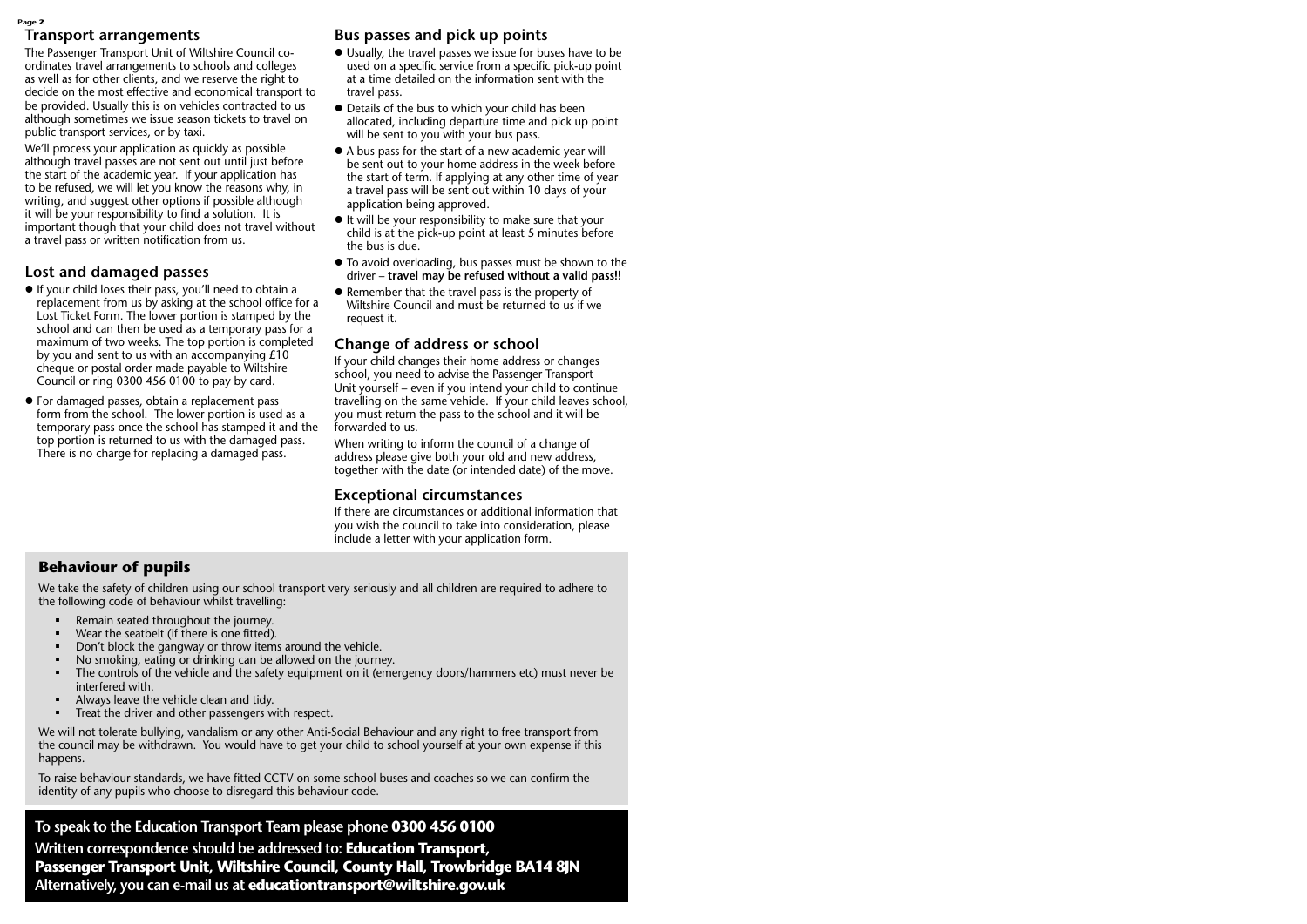# **Under-16 Transport**



# **for pupils attending school, Years 0 to 11**

### **Please**

Cut and detach along this line before sending

Cut and detach along this line before sending

 $\frac{1}{2}$ 

**Read the notes on page 1 and 2 before completing this form in dark ink and BLOCK CAPITALS .**  $\checkmark$ 

| <b>Surname of pupil</b>                                                                                                                                                         |             |                   |                                                                                                                                                                                                               |                          | Name of school to which transport is required                                                                                       |  |  |
|---------------------------------------------------------------------------------------------------------------------------------------------------------------------------------|-------------|-------------------|---------------------------------------------------------------------------------------------------------------------------------------------------------------------------------------------------------------|--------------------------|-------------------------------------------------------------------------------------------------------------------------------------|--|--|
| First and second name                                                                                                                                                           |             |                   | If your child is a new starter and attending a Salisbury grammar school<br>please read overleaf.<br>Date from which transport is required<br>Please allow up to 3 weeks for your application to be processed. |                          |                                                                                                                                     |  |  |
| Date of birth                                                                                                                                                                   | Sex $(M/F)$ | School year group | <b>Suggested method of travel (tick box)</b><br>If not known, please leave blank                                                                                                                              |                          |                                                                                                                                     |  |  |
| Home address (permanent residence)<br>House name,<br>No. and street                                                                                                             |             |                   | School<br>contract<br>bus/taxi                                                                                                                                                                                | Local<br>bus service     | Other (please state)                                                                                                                |  |  |
| Village or<br>area of town                                                                                                                                                      |             |                   |                                                                                                                                                                                                               |                          | Operator of service and bus number (if known)                                                                                       |  |  |
| Post town                                                                                                                                                                       |             |                   |                                                                                                                                                                                                               | Pick up point (if known) |                                                                                                                                     |  |  |
| Postcode is essential $\mathcal{F}$                                                                                                                                             |             |                   |                                                                                                                                                                                                               |                          |                                                                                                                                     |  |  |
| <b>雷 Home telephone</b><br><b>雷 Work or mobile telephone</b>                                                                                                                    |             |                   | If you live in an isolated area please attach a map (or supply a grid<br>reference) to help us pinpoint your home.                                                                                            |                          |                                                                                                                                     |  |  |
| Code                                                                                                                                                                            | Code        |                   | Do you have another child receiving transport to this school<br>from the same address? If Yes, please give their name.                                                                                        |                          |                                                                                                                                     |  |  |
| <b>Email address:</b>                                                                                                                                                           | @           |                   |                                                                                                                                                                                                               |                          |                                                                                                                                     |  |  |
| Please note, to reduce paper usage we may be responding to your application by email<br>instead of a letter. Please ensure you provide a current email address if you have one. |             |                   |                                                                                                                                                                                                               |                          |                                                                                                                                     |  |  |
|                                                                                                                                                                                 |             |                   |                                                                                                                                                                                                               |                          | costify that the above information is correct and that I have read, understood and accented the conditions under which transport is |  |  |

**I certify that the above information is correct and that I have read, understood and accepted the conditions under which transport is offered. I have read the section 'Behaviour of pupils' and agree to my child adhering to these conditions.**

| Name of parent/guardian (BLOCK CAPITALS) | Parent/guardian<br>signature | Date |  |
|------------------------------------------|------------------------------|------|--|
|                                          |                              |      |  |
|                                          |                              |      |  |

## **Please turn over**

| Office use only |            |             |                            |       |     |         |          |
|-----------------|------------|-------------|----------------------------|-------|-----|---------|----------|
| Eligibility     | Log-in no. | Finish date |                            |       |     |         |          |
|                 |            |             | Contract                   | am/pm | JNY | Pick-up | Drop-off |
|                 |            |             |                            |       |     |         |          |
| Comments        |            |             |                            |       |     |         |          |
|                 |            |             |                            |       |     |         |          |
|                 |            |             |                            |       |     |         |          |
|                 |            |             |                            |       |     |         |          |
|                 |            |             |                            |       |     |         |          |
|                 |            |             |                            |       |     |         |          |
|                 |            |             |                            |       |     |         |          |
|                 |            |             | Logon<br>$ \mathsf{Auth} $ |       |     |         |          |
|                 |            |             |                            |       |     | Compl   |          |

**Please check carefully that you have completed the form correctly and legibly. Your application may be delayed if you have not done this.**